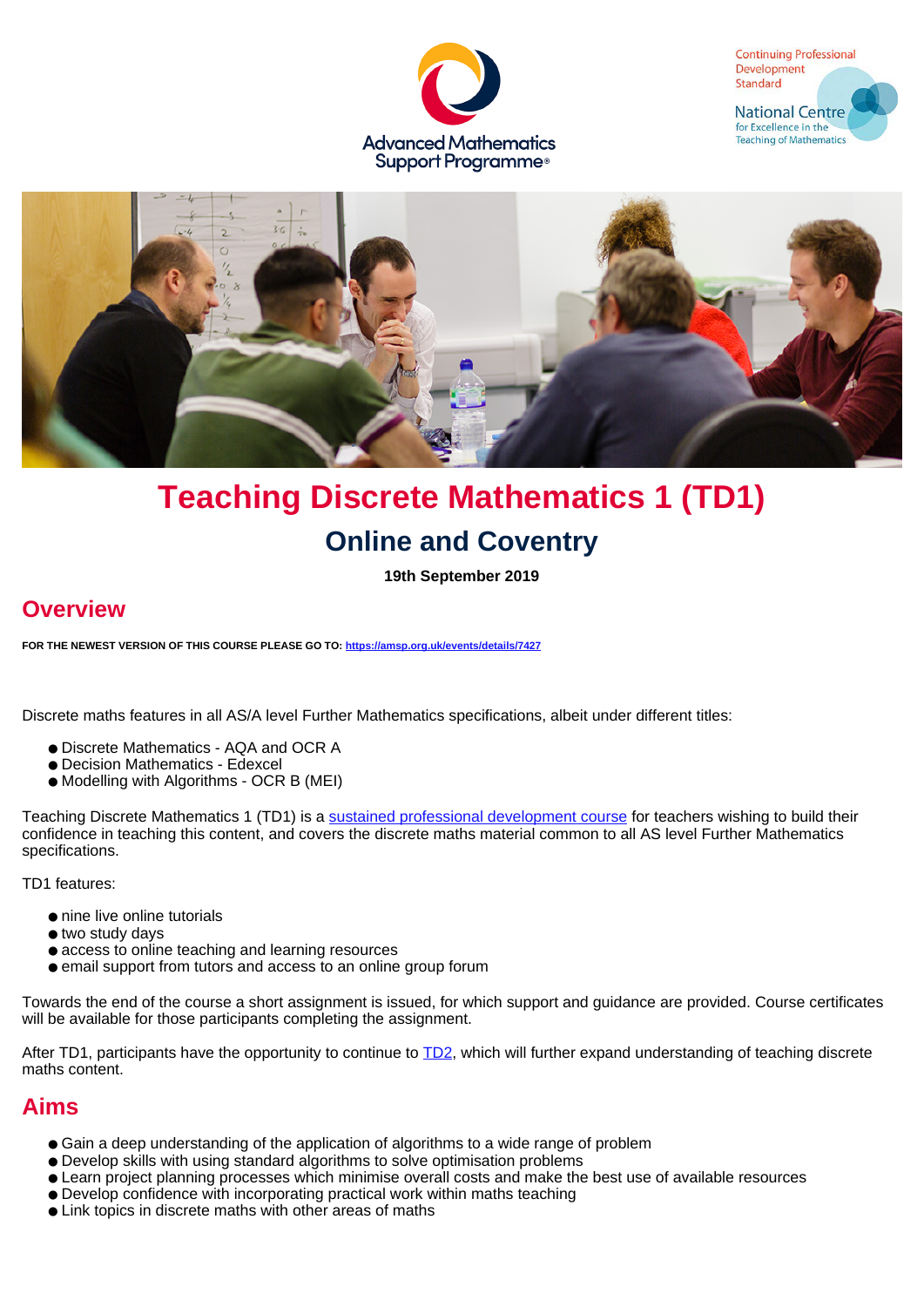# **Who will benefit from attending?**

TD1 is designed for A level Further Mathematics teachers who are new to teaching discrete/decision mathematics, or those that have previously taught D1 but wish to broaden and deepen their understanding.

Our sustained courses enable teachers to broaden and deepen their subject, pedagogical and pedagogical content knowledge. Teachers, with enhanced subject knowledge, are therefore better equipped to make links between topics, address students' misconceptions and confidently challenge learners at all attainment levels. Our course aims and intended outcomes are consistent with the principles set out in the Education Inspection Framework.

# **Content**

TD1 covers the discrete/decision mathematics content for AS/A level Further Mathematics. This includes the following topics:

- Graph Theory
- Algorithms
- Algorithms on Networks
- Critical Path Analysis
- Linear Programming: Graphical
- Game Theory
- Allocation
- First Order Recurrence Relations
- Binary Operations ● Mathematical Preliminaries

These topics appear within the Further Mathematics specifications of the reformed Mathematics A levels for first teaching from September 2017.

### **Materials and Equipment**

A computer with a reliable internet connection will be required to attend the online tutorials. In addition, a headset with a microphone is suggested to get the best experience of the online tutorials.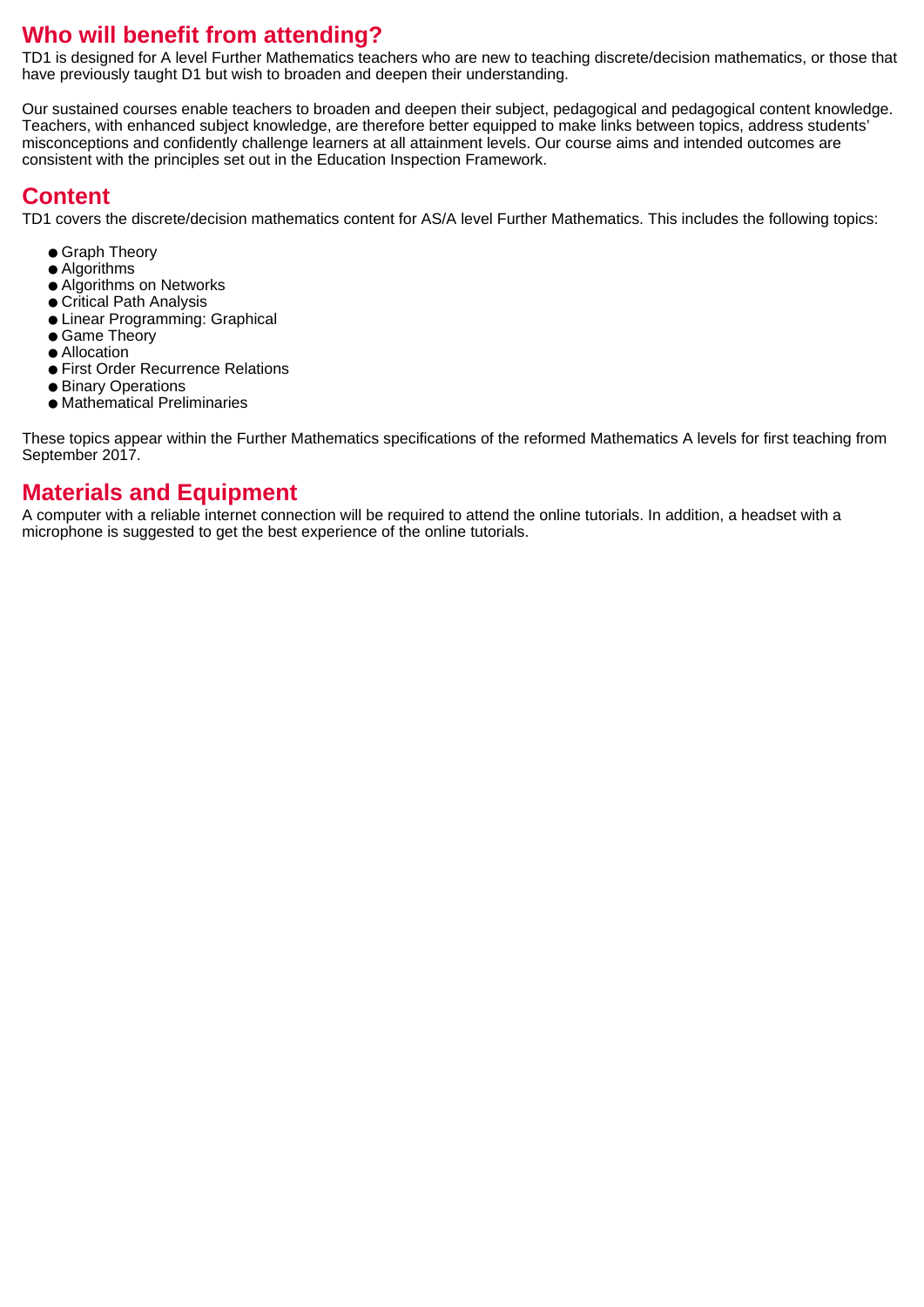## **Frequently Asked Questions**

### **Do I need to have taught A level Mathematics before doing the TD1 course?**

There is no requirement that applicants have taught A level Mathematics before undertaking TD1.

#### **How much time will I need to devote to studying?**

It is difficult to be specific as this will depend on previous experience. In the past, delegates have reported spending between 1 and 4 hours studying each week. Ideally, delegates should aim to study regularly for a few hours each week however, in reality many working teachers have weeks when this is difficult and they use out-of-term time to catch up.

#### **Do I have to hand in any work during the course?**

The TD1 assignment is the only work that delegates hand in. To receive a certificate at the end of your TD1 course you will need to submit and pass the TD1 assignment. Certification is optional but we strongly encourage you to submit an assignment anyway to help you consolidate what you have learnt. In the past most teachers have chosen to submit an assignment.

Teachers working at state-funded schools/colleges need to demonstrate that they have engaged with the course unit to trigger a course fee reimbursement at the end of the course. If you have missed either study day you may be required to submit the TD1 assignment in order to qualify for the course fee reimbursement whether or not you wish to certify.

#### **When do the TD1 course fees have to be paid?**

An invoice for course unit fees is issued after enrolment at the start of the course unit. Invoices are issued no later than one month after a delegate has started their course.

#### **How does the subsidy for teachers in state-funded schools/colleges work?**

The AMSP is supported by the Department for Education and therefore only course fees for teachers working in state-funded schools/colleges in England are eligible for a subsidy. If the course fee is paid by the applicants school/college then the same school/college will receive the subsidy when the course is completed by the applicant.

#### **Can I pay my own course fee?**

Yes, you may choose to pay your own course fee. Applicants who are teachers working in state-funded schools/colleges in England are still eligible for a course fee subsidy. If the course fee is paid directly by the applicant then the applicant will receive the fee reimbursement on completion of the course. It is a requirement that the applicant submits an email address that has been issued by the state-funded school/college where they are employed and that the applicants email address is substantiated.

#### **What happens if I can't attend one or more of the study days?**

Teachers on the course enjoy the study days and appreciate the chance to meet up with other teachers on the course. Study day materials are shared with all course delegates afterwards. If you are a teacher working at a state-funded school/college then to be eligible for a course subsidy you will need to demonstrate that you have engaged with the course, which includes the expectation that you will attend the face-to-face study days.

If you are unable to attend a study day and this is due to unforeseen or special circumstances then the course fee reimbursement may still be granted at the discretion of the Course Leader. You may be required to submit the TD1 assignment as additional evidence of engagement with the course. If you pass the end of unit assignment, you will still be eligible for a TD1 course certificate.

### **Cost**

The course fee for TD1 is £300.

If you are working in a state-funded school or college, participation in this course attracts a reimbursement of course fees, subject to engagement and completion of the course.

Schools and colleges located within [Priority Areas](https://amsp.org.uk/about/priority-areas) are eligible to receive a further subsidy of £500 to support staff cover and travel costs.

### **Study Schedule**

**Study days**

**Study day 1:**

**Coventry** Saturday 19 October 2019

**Study day 2:**

**Coventry** Saturday 11 January 2020

**Venue details:**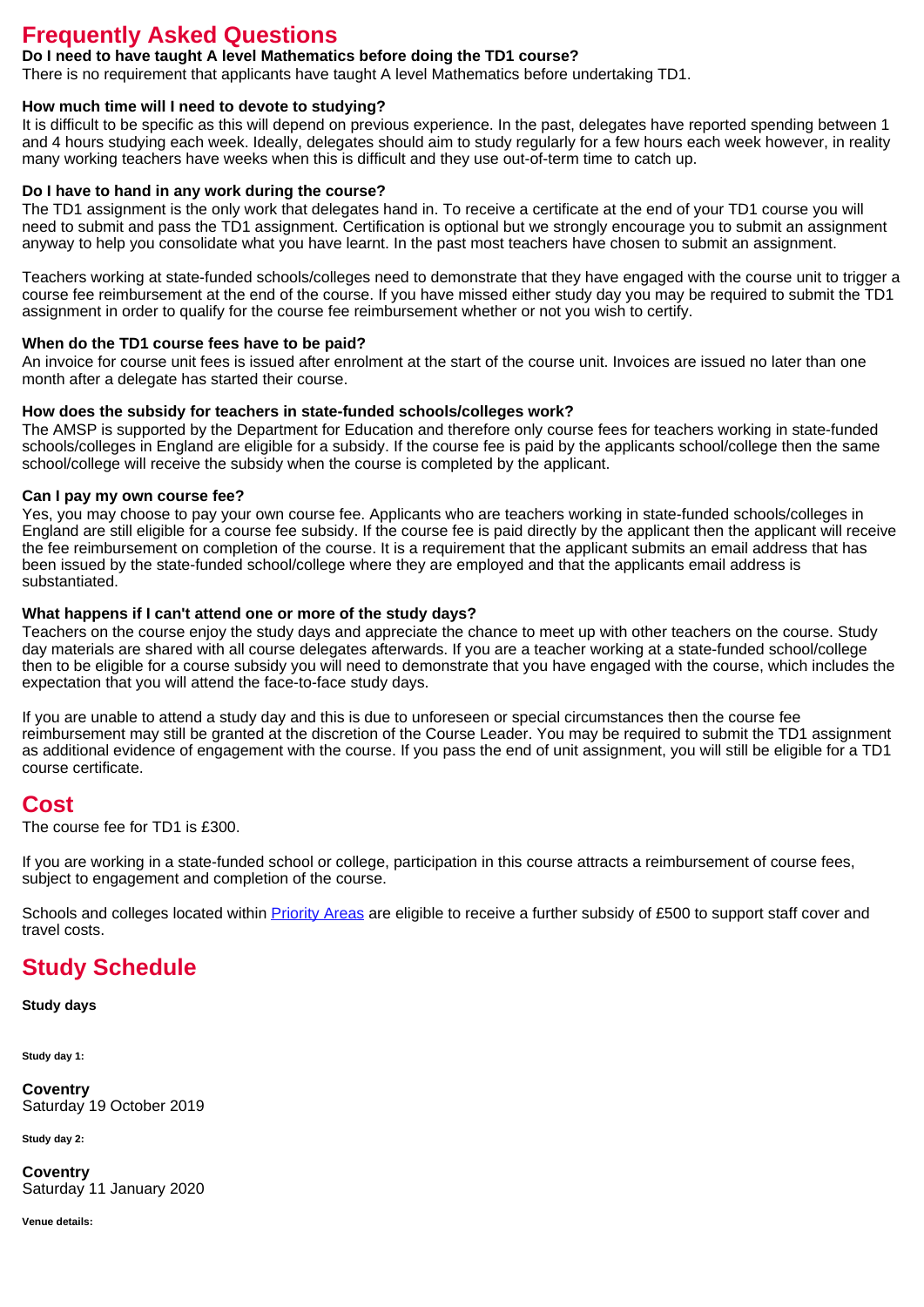| <b>Venue</b> | <b>Address</b>                                                                                                                                 |
|--------------|------------------------------------------------------------------------------------------------------------------------------------------------|
|              | Coventry   Centre for Teacher Education, Westwood Lecture Theatre, Kirby Corner Road, Westwood Campus, University of Warw<br>Coventry, CV4 8EE |

### **Online sessions:**

Online sessions are conducted live and recordings are available for playback

| Evening online tutorials (19:00-20:15) | <b>Study content</b>                    |  |
|----------------------------------------|-----------------------------------------|--|
| Thursday 19 September 2019             | Course introduction                     |  |
| Thursday 26 September 2019             | <b>Graph Theory</b>                     |  |
| Thursday 10 October 2019               | Algorithms on Networks 1                |  |
| Thursday 7 November 2019               | Algorithms                              |  |
| Thursday 21 November 2019              | Algorithms on Networks 2                |  |
| Thursday 5 December 2019               | <b>Critical Path Analysis</b>           |  |
| Thursday 19 December 2019              | Linear Programming: Graphical           |  |
| Thursday 16 January 2020               | Allocation                              |  |
| Thursday 30 January 2020               | <b>First Order Recurrence Relations</b> |  |

### **Assignment:**

During January and February you will work toward completing an assignment. The deadline for this assignment is 1 May 2020.

Unit certification: 1 June 2020 (or before)

### **Participant feedback**

### ??

I found the course so useful, the online recordings, consolidation exercises, study days and assignments really ensure that you put the effort in.

### ??

Very clear with varied explanation and useful tips.

### ??

The tutors were very knowledgeable and were able to answer questions in depth.

### ??

Loved all of it.

### ??

Good stretch and challenge activities.

### ??

I thoroughly enjoyed the course. The passion that all the lecturers have is amazing.